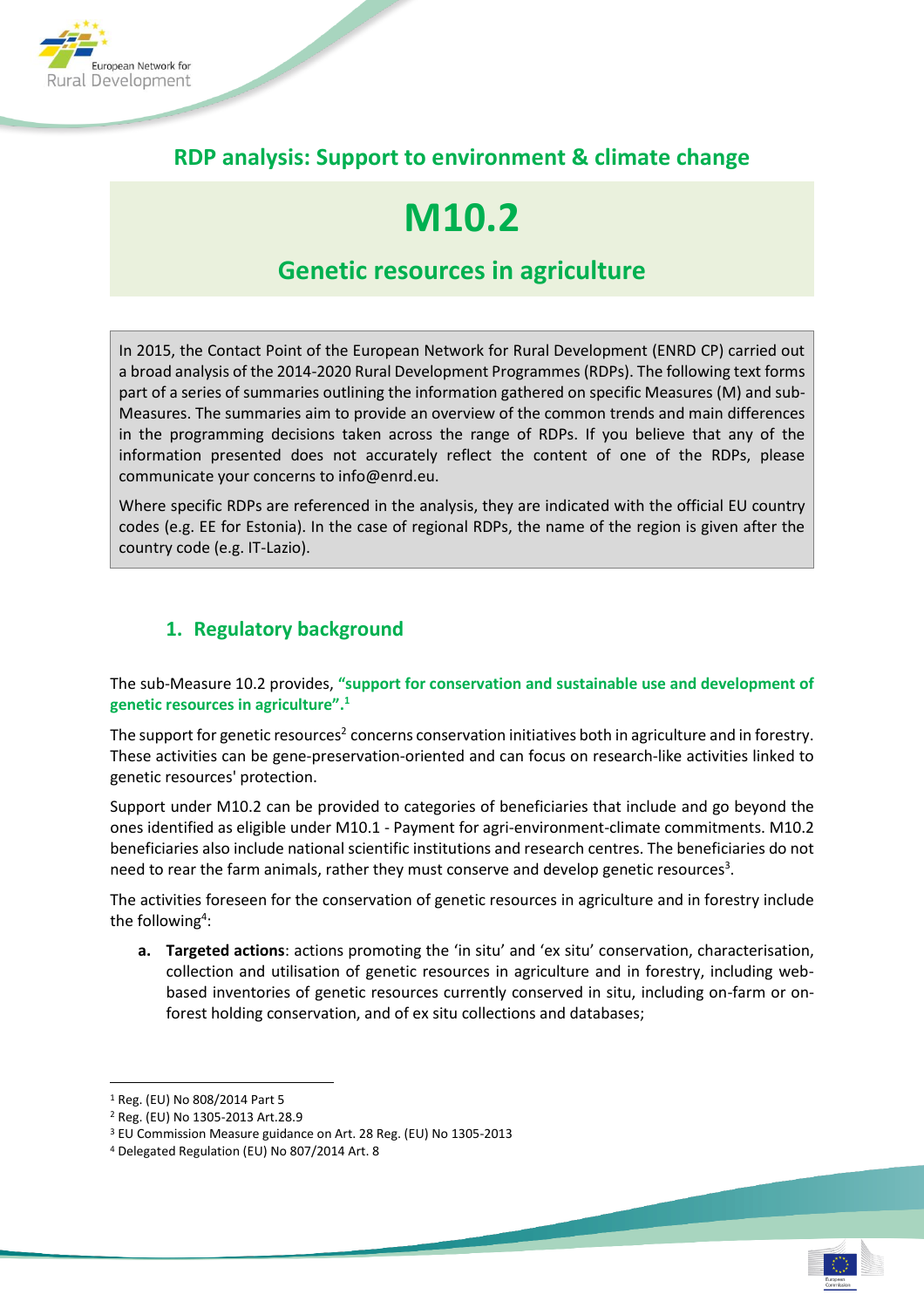

- **b. Concerted actions**: actions promoting the exchange of information for the conservation, characterisation, collection and utilisation of genetic resources in EU agriculture or forestry, among competent organisations in the Member States (MS);
- **c. Accompanying actions**: information, dissemination and advisory actions involving nongovernmental organisations and other relevant stakeholders, training courses and preparation of technical reports.

**In situ** conservation actions take place **in natural areas and/or on farms** and aim at preserving and promoting genetic biodiversity in its natural habitat. **Ex situ** conservation relates to activities **undertaken by research institutes, labs, or other organisations** and aims at the conservation and/or development of genetic resources off-site (e.g. gene banks, breeding programmes)<sup>5</sup>.

The inclusion of sub-measure 10.2 in Rural Development Programmes is not compulsory.

i<br>L

<sup>5</sup> Delegated Regulation (EU) No 807/2014 Art. 8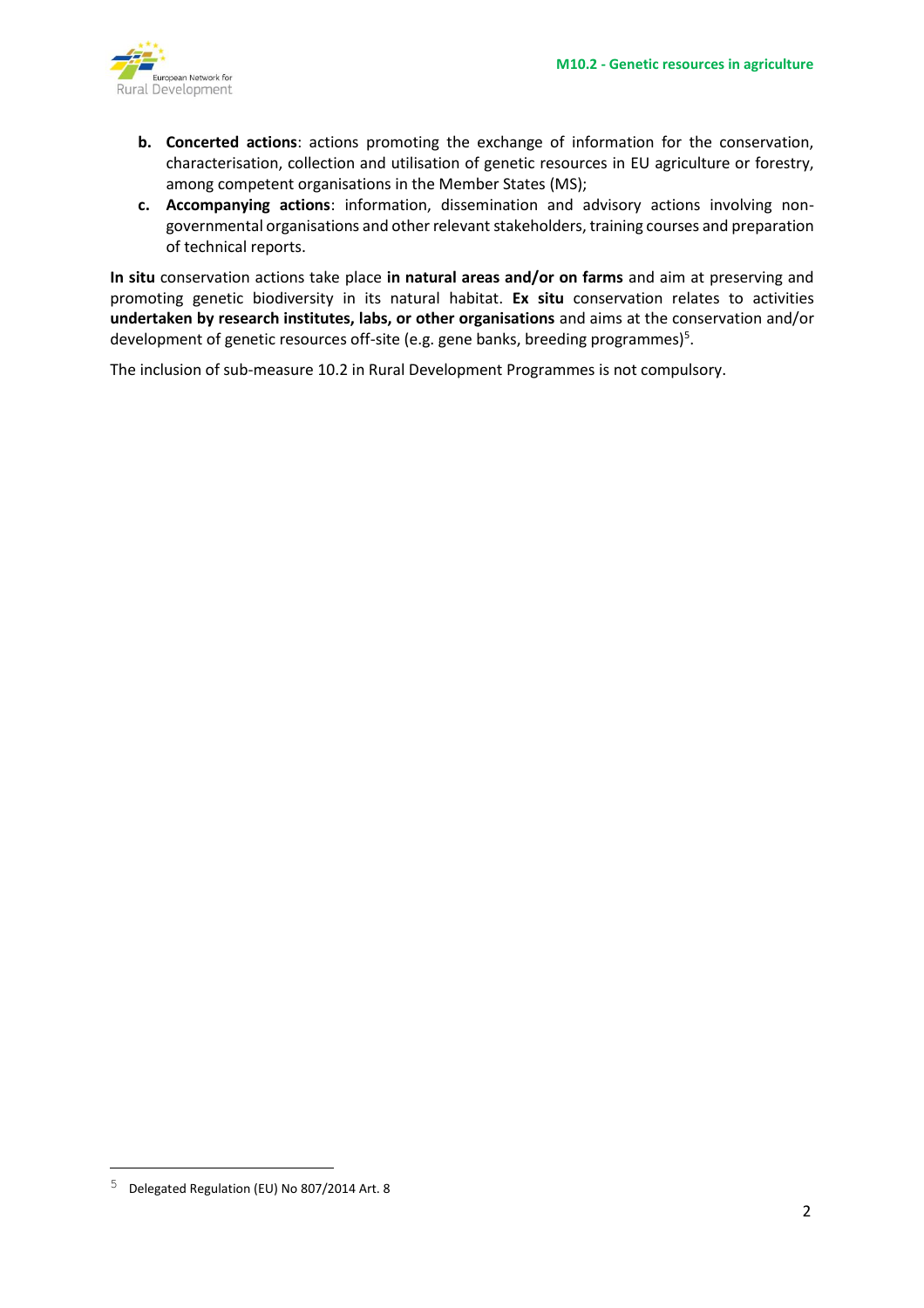

# **1. RDPs programming the sub-Measure**

M10.2 is programmed in 48 RDPs across 14 MS.

### *Table 1 - List of RDPs programming M10.2*

| N  | RDPs <sup>6</sup>       |  |
|----|-------------------------|--|
| 1  | AT                      |  |
| 2  | DE-Sachsen-Anhalt       |  |
| 3  | <b>ES-Andalucia</b>     |  |
| 4  | <b>ES-Asturias</b>      |  |
| 5  | <b>ES-Cantabria</b>     |  |
| 6  | ES-Cataluna             |  |
| 7  | ES-Extremadura          |  |
| 8  | <b>ES-Galicia</b>       |  |
| 9  | <b>ES-I Canarias</b>    |  |
| 10 | <b>ES-Murcia</b>        |  |
| 11 | <b>ES-Navarra</b>       |  |
| 12 | FI-Mainland             |  |
| 13 | FR-Alsace               |  |
| 14 | FR-Aquitaine            |  |
| 15 | FR-Auvergne             |  |
| 16 | FR-Basse-Normandie      |  |
| 17 | FR-Bourgogne            |  |
| 18 | FR-Bretagne             |  |
| 19 | FR-Ile-De-France        |  |
| 20 | FR-Languedoc-Roussillon |  |
| 21 | FR-Midi-Pyrenees        |  |
| 22 | FR-Poitou-Charentes     |  |
| 23 | FR-Rhone-Alpes          |  |
| 24 | GR                      |  |
| 25 | ΗR                      |  |
| 26 | HU                      |  |
| 27 | IT-Abruzzo              |  |
| 28 | IT-Basilicata           |  |
| 29 | IT-Campania             |  |
| 30 | IT-Lazio                |  |
| 31 | IT-Liguria              |  |
| 32 | IT-Lombardia            |  |
| 33 | IT-Marche               |  |
| 34 | IT-Molise               |  |



#### *Map 1 - RDPs programming M10.2*

*For MS with regional RDPs, the map indicates the number of RDPs that programmed M10.2 out of the national total.*

| 28. | IT-Basilicata | 35 | IT-Piemonte       | 42 | LU          |
|-----|---------------|----|-------------------|----|-------------|
| 29  | IT-Campania   | 36 | IT-Puglia         | 43 | MT          |
| 30  | IT-Lazio      | 37 | IT-Sardegna       | 44 | PL          |
| 31  | IT-Liguria    | 38 | <b>IT-Sicilia</b> | 45 | PT-Acores   |
| 32  | IT-Lombardia  | 39 | IT-Toscana        | 46 | PT-Madeira  |
| 33  | IT-Marche     | 40 | IT-Umbria         | 47 | PT-Mainland |
| 34  | IT-Molise     | 41 | <b>IT-Veneto</b>  | 48 | <b>SE</b>   |

Belgium (BE); Germany (DE); Spain (ES); Finland (FI); Italy (IT); United Kingdom (UK).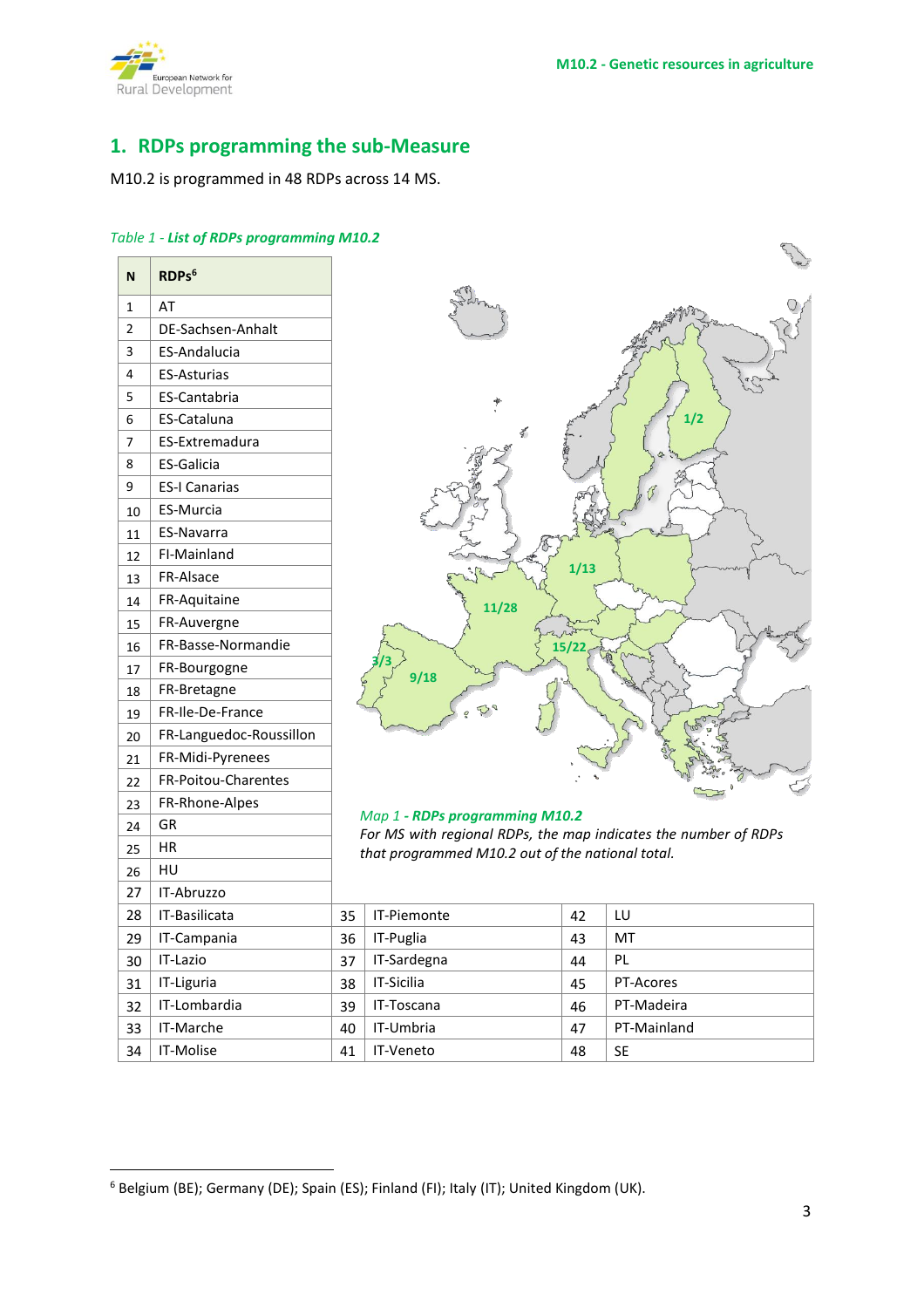

# **2. Scope of RDP programmed activities**

#### **Diversity of approaches** The analysis of M10.2 planned objectives shows that RDPs follow very diverse approaches ranging **from a pure biodiversity conservation rationale to the improvement of economic performance**. The objectives are often multiple and **combine different aspects** such as the need to adapt to climate change, to preserve biodiversity as a potential for innovation, to find locally performing breeds,  $etc<sup>7</sup>$ .

In the RDPs M10.2 normally includes one or two specific operations (sometimes a few actions are envisaged within one operation) and normally cover both in situ and ex situ genetic conservation.

Furthermore, several RDPs have defined the actions supported by M10.2 by clearly referring to the rules laid down in the Delegated Regulation (EU) No 807/2014 (e.g. IT-Basilicata, IT-Campania, IT-Marche, IT-Lombardia, MT). As mentioned in section 1 above, these include 'targeted, concerted and accompanying action'.

**Animal genetic resources** In most of RDPs, operations funded under M10.2 relate to the **preservation of animal genetic resources,** most often through the conservation of specific/local/native livestock breeds, whether in decline or not (e.g. AT, DE-Sachsen Anhalt, ES-Andalucia, ES-Asturias, ES-Cantabra, ES-Cataluna, ES-Extremadura, ES-Canarias, ES-Murcia, ES-Navarra, FI, FR, GR, HR, HU, IT- National programme, IT-Lazio, IT-Lombardia, IT-Marche, IT-Molise, IT-Puglia, IT-Toscana, IT-Umbria, IT-Veneto, LU, MT, PL, PT-Acores, PT-Mainland, SE).

In Luxemburg, the operations target horse, bovine and ovine local species.

FR focuses on the conservation of poultry species in particular.

In all cases, **the RDPs define the targeted breeds** - or plant varieties - or refer to species of interest defined by other recognised/public entities (e.g. in Germany, the breed has to feature in the official endangered livestock breeds list).

Further cases are:

In AT, FI and DE, the objective is the conservation of **endangered animal breeds by supporting rearing** (conservation in situ) and other actions like **cryopreservation, gene banks and support to breeding programmes** (ex situ).

In ES-Navarra and in GR, the M10.2 aims to **support livestock breeders** to manage herd books, develop performance control programs, set up conservation plans and improve breed and genetic advice.

### **Case 1: Milk production**

Some Spanish RDPs investing in the preservation of animal genetic resources focused specifically on **improving the milk output** performance of dairy cattle breeds adapted to extensive grazing systems (coastal and lower upland zones) also indirectly contributing to the maintenance of landscape characteristics and small-scale farm structures (e.g. in ES-Cantabria, and in a similar way in other Spanish regions).

 $<sup>7</sup>$  See also case 2.</sup>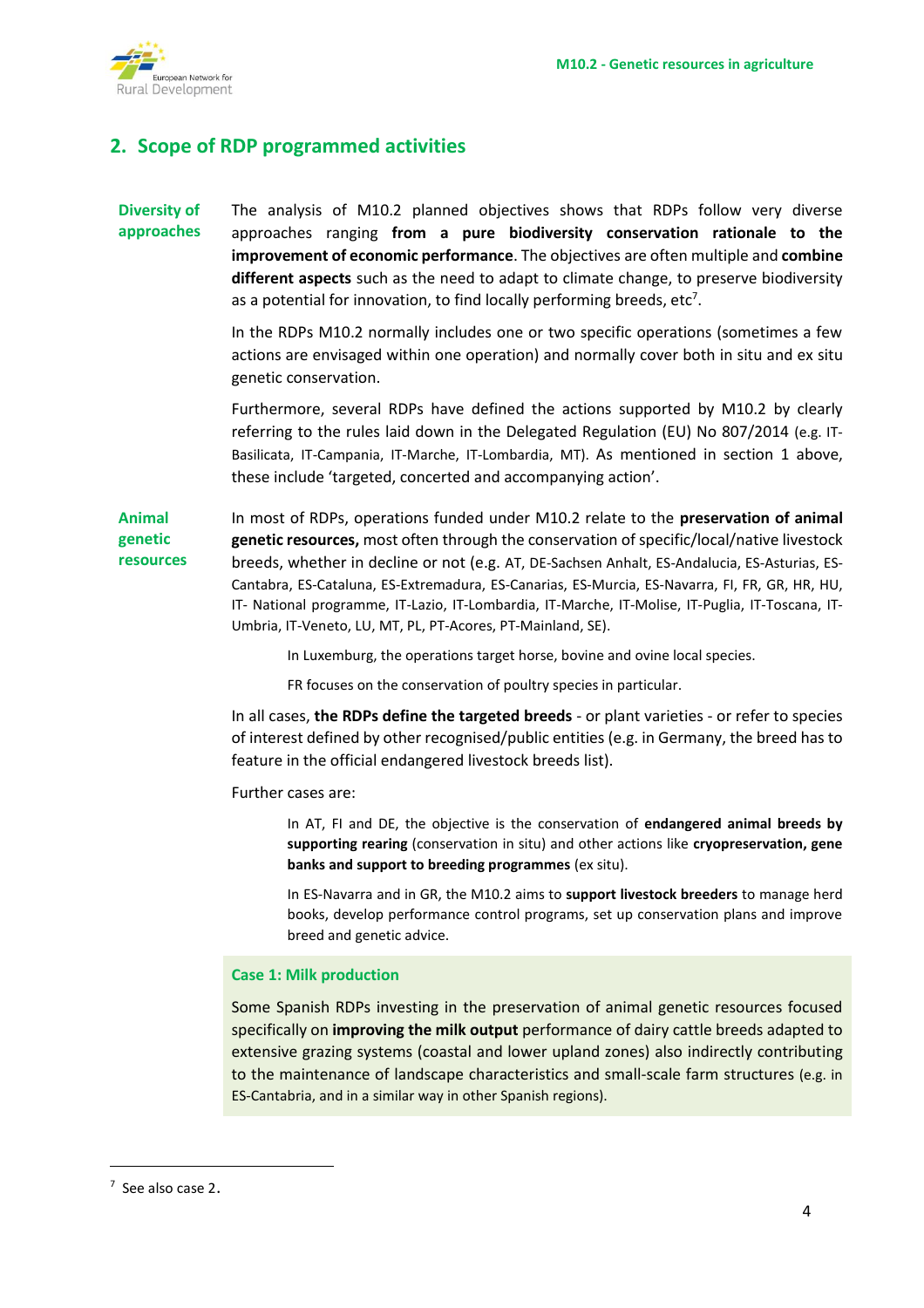

|                                   | In most ES regions (Andalucia, Galicia, Extremadura), however, the M10.2-strategy is<br>broader and includes notably the need for an inventory of plant varieties (in Andalucia),<br>the need to prevent genetic erosion in general, and the need to identify and utilise<br>relevant livestock breeds and resources that are compatible with specific regional<br>conditions. |
|-----------------------------------|--------------------------------------------------------------------------------------------------------------------------------------------------------------------------------------------------------------------------------------------------------------------------------------------------------------------------------------------------------------------------------|
|                                   | In GR, the monitoring and improvement of livestock productivity is also one of the goals<br>for M10.2.                                                                                                                                                                                                                                                                         |
|                                   | Similarly, in PT-Acores M10.2 clearly focuses on genetic improvement of livestock as a,<br>"key strategy to increase milk and meat production, and increase the supply of healthy<br>food in quantity and quality," although the measure is reported to contribute to breeds<br>officially recognised in herd books (e.g. the Azores Pony).                                    |
| <b>Plant genetic</b><br>resources | 23 RDPs have also set up operations for the <b>protection of plant genetic resources</b> <sup>8</sup> . For<br>example:                                                                                                                                                                                                                                                        |
|                                   | In four Italian RDPs (IT-Abruzzo, IT-Liguria, IT-Sicilia and IT-Piemonte), the operations<br>target plants exclusively.                                                                                                                                                                                                                                                        |
|                                   | In DE-Sachsen Anhalt, the operation is unrelated to agriculture as it aims to stabilise the<br>gene bank in the "Europa-Rosarium" of Sangerhausen, a botanical garden.                                                                                                                                                                                                         |
|                                   | In IT-Liguria, the operation envisages actions related to crops of specific importance for<br>regional agriculture, namely: fruit and vegetable growing; viticulture; flower growing and<br>plants used for the production of medicines.                                                                                                                                       |
|                                   | In IT-Lazio, an M10.2 operation offers support for the preservation of animal and plant<br>resources in situ, by creating farms where these resources can be cultivated/bred. The<br>purchase of animal and/or plant resources, as well as equipment, is eligible.                                                                                                             |
| <b>Biodiversity</b>               | In Malta and Croatia, M10.2 aims at genetic conservation on biodiversity grounds and<br>in view of the need for agriculture to be able to adapt to climate change as well as at<br>genetic conservation's potential for improving the performance of agriculture.                                                                                                              |
|                                   | The overall objective in Croatia is to achieve global food safety, sustainable agriculture<br>and biodiversity conservation.                                                                                                                                                                                                                                                   |
|                                   | In Malta, the justification for the use of M10.2 is the confined size and the past<br>experience around introductions of new species/varieties which were, "to produce more<br>and varied products," but have led to a loss of local genotypes.                                                                                                                                |
| <b>M10.1 or</b><br>10.2?          | It is noted that part of the objectives of M10.2 in relation to the conservation of genetic<br>resources is sometimes indirectly attained by operations under M10.1, mostly through<br>payments to breed and raise or grow local species of animals or plants. For more<br>information, see section 3 - linkages to other Measures.                                            |

<sup>8</sup> AT, ES-Andalucia, ES-Cataluna, ES-Canarias, FI, HR, IT-Abruzzo, IT-Lazio, IT-Liguria, IT-Lombardia, IT-Marche, IT-Molise, IT-Piemonte, IT-Puglia, IT-Sicilia, IT-Toscana, IT-Umbria, IT-Veneto, MT, PL, PT-Madeira, PT-Mainland, DE-Sachsen Anhalt.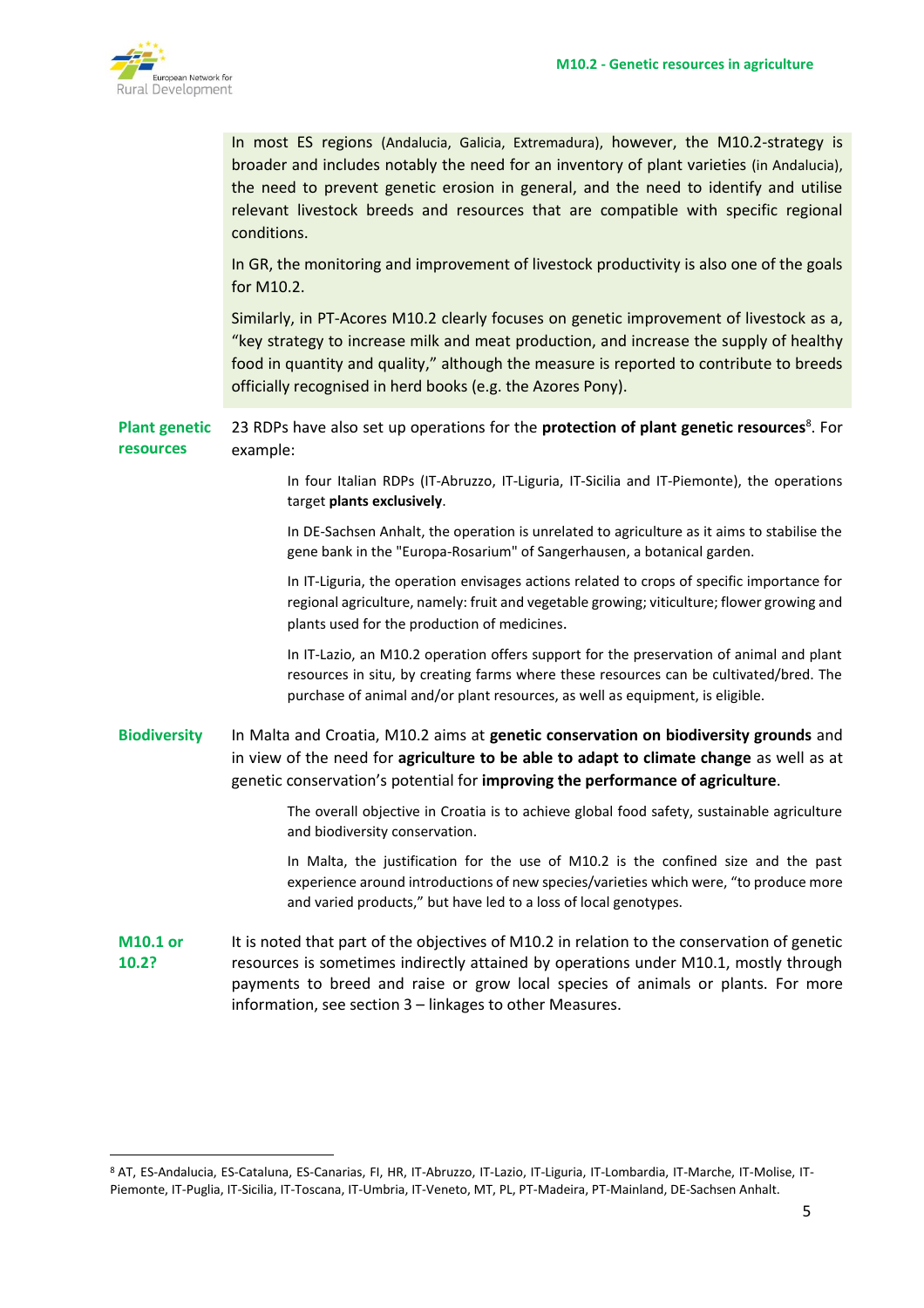

# **3. Contribution to Focus Areas and linkages with other Measures**

**Contribution**  M10.2 is mostly expected to contribute to Priority 4 - Restoring, preserving and **to FAs** enhancing ecosystems.

> Several RDPs that have activated M10.2 provide information as to what priority/focus areas this is contributing to. In several cases, M10.2 contributes to Priority 4 and Focus Area 4A in particular (e.g. GR, IT-Basilicata).

**M10.1** As mentioned in section 2 above, in some RDPs, **M10.2 objectives in relation to the conservation of genetic resources are sometimes indirectly addressed as M10.1**. In fact, when the **activities take place at farm level (in situ)** and do not require specific breeding activities other than maintaining the existing genetic stock, one can contemplate whether funding through 10.1 is more appropriate. This is less of an issue for ex-situ conservation activities that usually target other beneficiaries, e.g. breeding institutes. In some RDPs therefore (e.g. FR, IT-Toscana, IT-Sardinia, SE), **in situ operations are found under 10.1, while 10.2 is dedicated to ex situ operations**.

> In at least one case the linkages among M10.1 and M10.2 concern the criteria for project selection.

In AT, where the linkages between M10.2 and M10.1 are stronger than in most RDPs, the M10.2 'cultivation of rare crops' operation is only available to beneficiaries who also commit to the 'environmentally-friendly and biodiversity promoting management' M10.1 operations or to organic farmers.

#### **Case 2: Beef Data and Genomics Programme in IE**

Ireland supports its Beef Data and Genomics Programme (BDGP) under M10.1. It is considered within this report given its scope although the programme is neither about endangered breeds nor genetic resources in the meaning of 10.2. The BDGP, "*entails farmers undertaking a 6 year commitment to carry out a pre-defined set of actions designed to underpin the delivery of a more climate friendly suckler herd.*"

The rationale for this new scheme is the potential of genetics to reduce GHG outputs. It requires participating farmers to record information about the performance of the herd and make decisions on the basis of collated herd data at national level. A range of associated environment benefits are highlighted (e.g. cows better suited to climate change adaptation, reduced replacement rates, etc).

It also includes the use of a "Carbon Navigator" enabling individual farmers to closely monitor their herd's  $CO<sub>2</sub>$  emissions, alongside other economic performance indicators, such as milk scores, health traits, docility, etc.

This is also an example of how genetic improvement objectives are sought together with productivity objectives.

#### **Case 3: The FR National Framework and M10.1**

The French National Framework under the support of M10.1 programmed two operations on the protection of threatened breeds and plant species.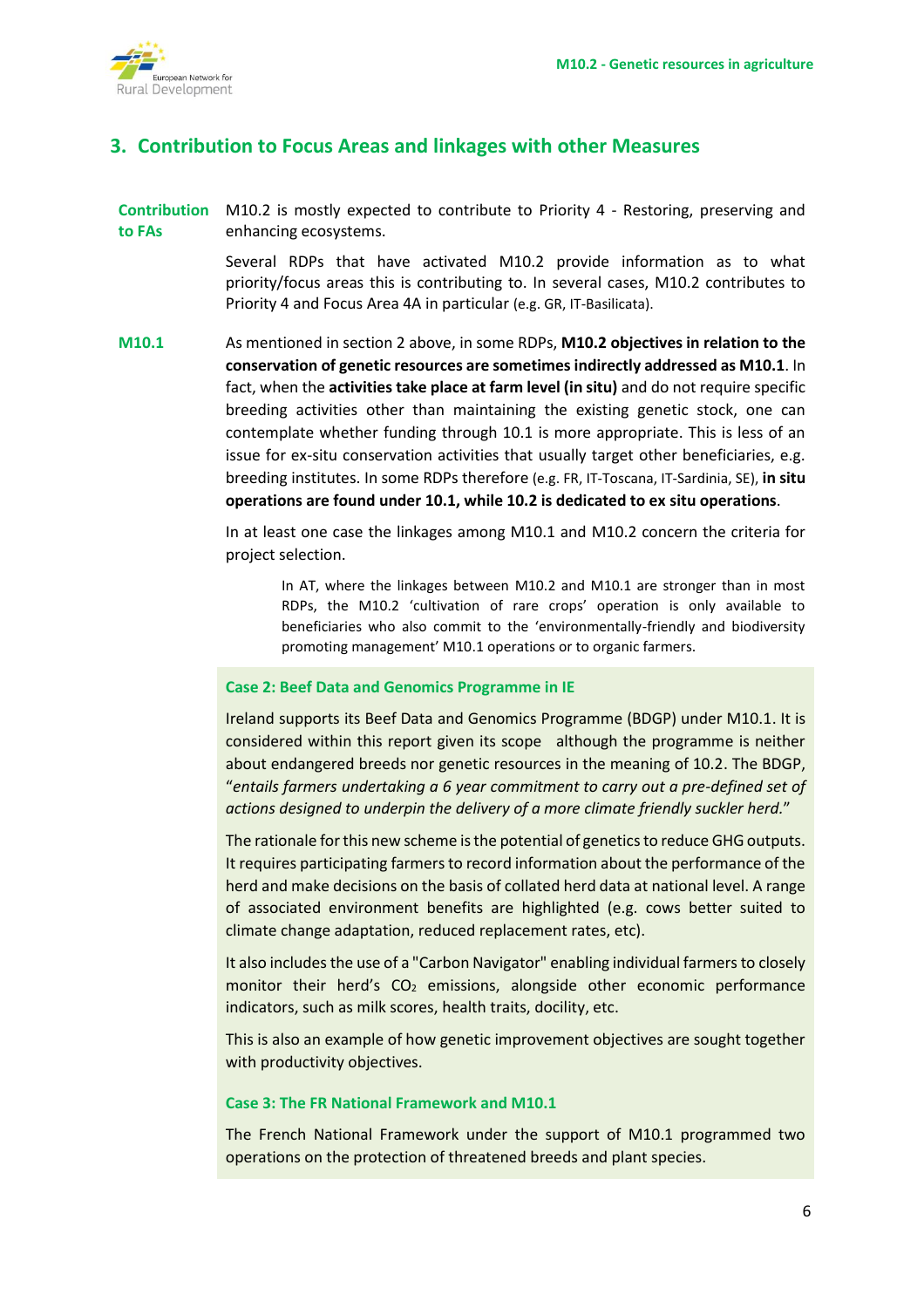

There is the possibility that the French regions<sup>9</sup> did not use M10.2 because their genetic conservation objectives are fulfilled by M10.1 operations proposed in the French national framework.

Specific M10.2 operations do exist in the French national framework but these only focus on genetics in the poultry sector. All of the French regions that have used M10.2 are following this guideline and are protecting poultry breeds $^{10}$ .

- **Other cases** In IT-Piemonte, the extent to which projects involve cooperation actions financed via M16 is included as a selection criterion.
	- Similarly, in IT-Sicily projects ensuring continuity to the activities financed by the previous programming period or under M04.4 are given priority.
	- In IT, FI and SE, M10.2 is implemented in the context of broader national strategies for biodiversity or genetic conservation. Sweden for instance refers to its national action plan for the sustainable management of Swedish livestock breeds 2010-2020. In Finland, M10.2 operations aim to contribute to the national genetic resources programme.
	- Italy has also set out a national plan for agricultural biodiversity, which is partly implemented through M10.2. The Italian context for the current biodiversity loss and its associated genetic erosion is said to result from climate change, the introduction of non-native species as well as intensive agricultural and livestock practices. In the IT national programme, it is specified that breeding and genomic indices and reproduction management of livestock species would be assessed against a range of objectives: animal welfare, GHG emissions and biodiversity protection.

<sup>9</sup> Except FR-Aquitaine.

<sup>&</sup>lt;sup>10</sup> Except FR Midi-Pyrénées which is targeting ovine breeding exclusively.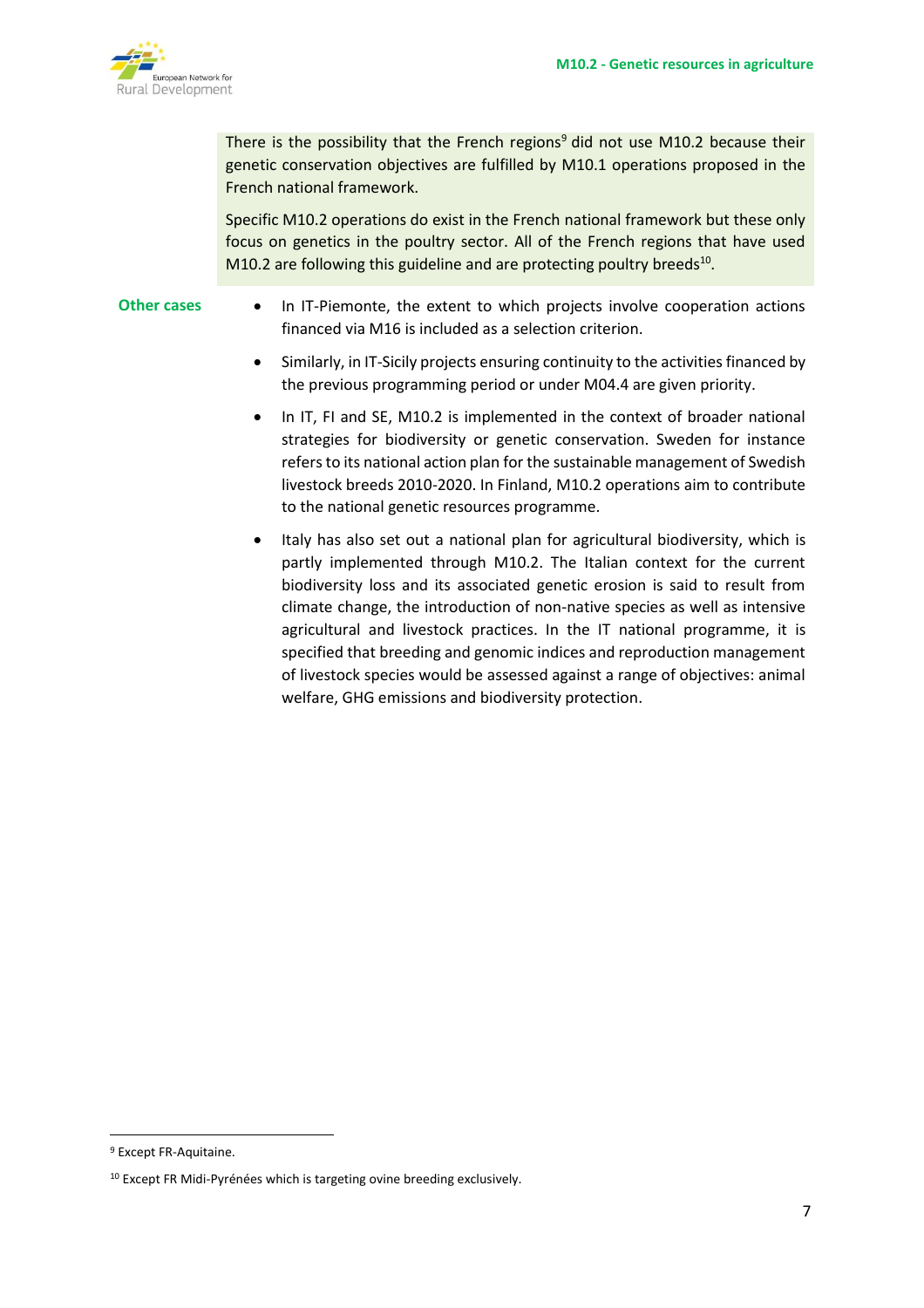

# **4. Eligibility criteria and selection process**

## **Beneficiaries** In general (e.g. ES, FI, GR, FR, HU, IT, LU, MT, PT), beneficiaries of **in situ** operations are **farmers, managers of protected areas or other land or livestock managers** involved in projects for the conservation and recovery of local varieties/targeted species aiming to prevent genetic erosion and loss of agricultural biodiversity (e.g. FI, IT, ES).

**Ex situ** operations, instead, target **public and/or private conservation entities**, such as breeding associations, animal reproduction centres (e.g. ES, GR), genetic resources banks (e.g. FI), botanical gardens or natural parks (E.g. IT, ES), research and educational institutes (e.g. HR, IT), local governments (e.g. ES, IT), etc.

In some cases, and more particularly in some of the French regions, M10.2 has no specific target groups and beneficiaries across the whole RDP territory are eligible $^{\rm 11}.$ 

#### **Case: M10.2 in the Italian national programme**

In Italy, the national programme lays down a number of selection criteria that are not compulsory at regional level. In practice, some regions do not appear to apply any selection criteria (e.g. Puglia, Sardinia, Umbria) while others have mostly adopted the following criteria.

Some of these criteria are based on the national programme:

- coherence with the objectives of conserving biodiversity and improving genetic biodiversity;
- quality/uniqueness of the project proposal;
- priority given to breeds subject to abandonment or with high extinction risk;
- competence of beneficiaries/excellence; and
- cost-benefit analysis of the project, efficiency criteria;

Others were set by the regional programmes:

- involvement of Natura 2000 areas and/or organic farms;
- number of farms and local actors involved;
- partnerships involving public and private actors; and
- complementary activities as well as the potential to create new jobs.

**Other criteria**

A number of interesting cases were identified:

- In some RDPs, selection criteria also include the **involvement of Nature 2000 areas or areas with environmental restrictions** (e.g. ES Canarias), and the **degree of threat** to the species considered (e.g. ES Murcia, PT, HR).
- In ES-Murcia the selection criteria include the extent to which the project will **promote the commercialisation of the genetic resources** as a key step on its conservation path.

<sup>11</sup> M10.2 in France, however, focuses on the poultry sector and as a consequence mostly beneficiaries form the poultry sector will be selected.